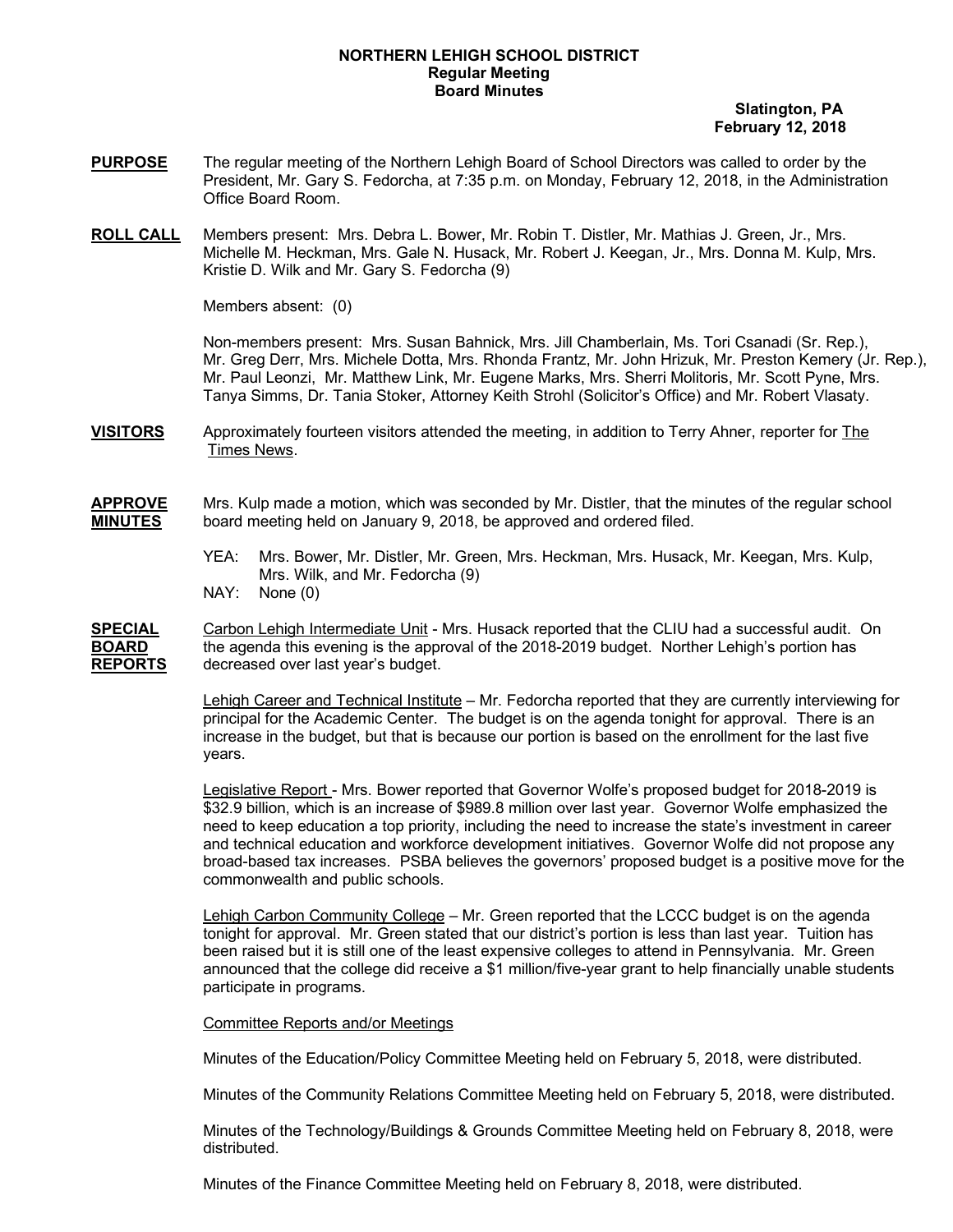**REPORTS** agenda

**SPECIAL** Solicitor's Report – Attorney Strohl reported that he will be attending the PSBA Legal Roundup on<br>**BOARD** March 21, 2018 at LCCC. Attorney Strohl will share information from the seminar with the board. March 21, 2018 at LCCC. Attorney Strohl will share information from the seminar with the board.

**(cont.)** Business Manager's Report – Mrs. Frantz reported that approval of the audit report is on the

this evening, as well as the budgets for the CLIU, LCCC and LCTI.

Mrs. Molitoris reported that they recently listened to PSBA's webinar on the governor's budget. The state budget is just under \$33 billion. The governor is trying to restore the cuts made to education funding before he was governor. If the budget stays as is, we will see an increase of \$25,000 for special education, and \$78,000 increase in basic education funding. The Ready to Learn block grant is staying level funded.

Federal and Other Programs Update – Dr. Tania Stoker reported that two teacher in-service days were held on January 15 and 22, 2018. On the 15<sup>th</sup>, Dr. Stoker presented the Future Ready PA Index which contains a piece about college and career readiness. We will be attending various workshops with the CLIU as well as partnering with some businesses in Allentown. Dr. Stoker then turned it over to the building principals who discussed the professional development that was held in their buildings during the last two in-service days.

Superintendent's Report - Mr. Link introduced teachers Mrs. Mary Frank and Mrs. Krystle Tiedeman. The students officially announced that they won the MakerSpace competition. Mrs. Frank elaborated that they were one of two schools to win the competition. Mrs. Frank distributed a pamphlet and noted that a few of the items are on display in the lobby. Mr. Link congratulated everyone for their hard work in earning this win.

Mr. Link announced that last week was National School Counselors week. The school counselors district-wide do a great job with our students by setting them up for success academically, socially and emotionally.

Mr. Link thanked Mrs. Bahnick and the food service staff for the Valentine treats at the table.

Mr. Link reminded everyone that Friday, February 16<sup>th</sup> and Thursday, March 29, 2018 are school makeup days.

Mr. Fedorcha reported that an executive session was held prior to tonight's meeting to discuss personnel issues.

**PERSONNEL** Mr. Keegan made a motion, which was seconded by Mrs. Husack that the Board of Education approves the following personnel items:

Resignation Remove Christina Bilheimer from our substitute teacher list. Mrs. Bilheimer has accepted a permanent C.Bilheimer teaching position in another district.

Resignation Accept the resignation of Robert Wetzel from his position of Second Shift Custodian, Floating position, R. Wetzel effective February 16, 2018.

Appointment Joshua Reimer\* Non-Instruct- Assignment: Second Shift Custodian Slatington Elementary School ional replacing Rha-Keith Crosby who resigned. Salary: **\$13.07 per hour, 2:30 p.m. – 11:00 p.m., 5 Days/week** Effective: February 13, 2018 \***Pending Verification of Missing Personnel File Items \*60 Day probationary period ending May 9, 2018**

Family Medical Approve the request of employee #110 to take a three week family medical leave of absence Leave beginning on or about April 5, 2018, for the birth of a child. Employee is requesting to use fifteen (15) sick days in conjunction with the family medical leave.

Unpaid Leave Approve the request of employee #7155 to take an unpaid leave of absence for her own of Absence medical reasons, beginning January 3, 2018. Employee is requesting to use five (5) sick and three (3) personal days. Upon exhaustion of paid days, employee is requesting an unpaid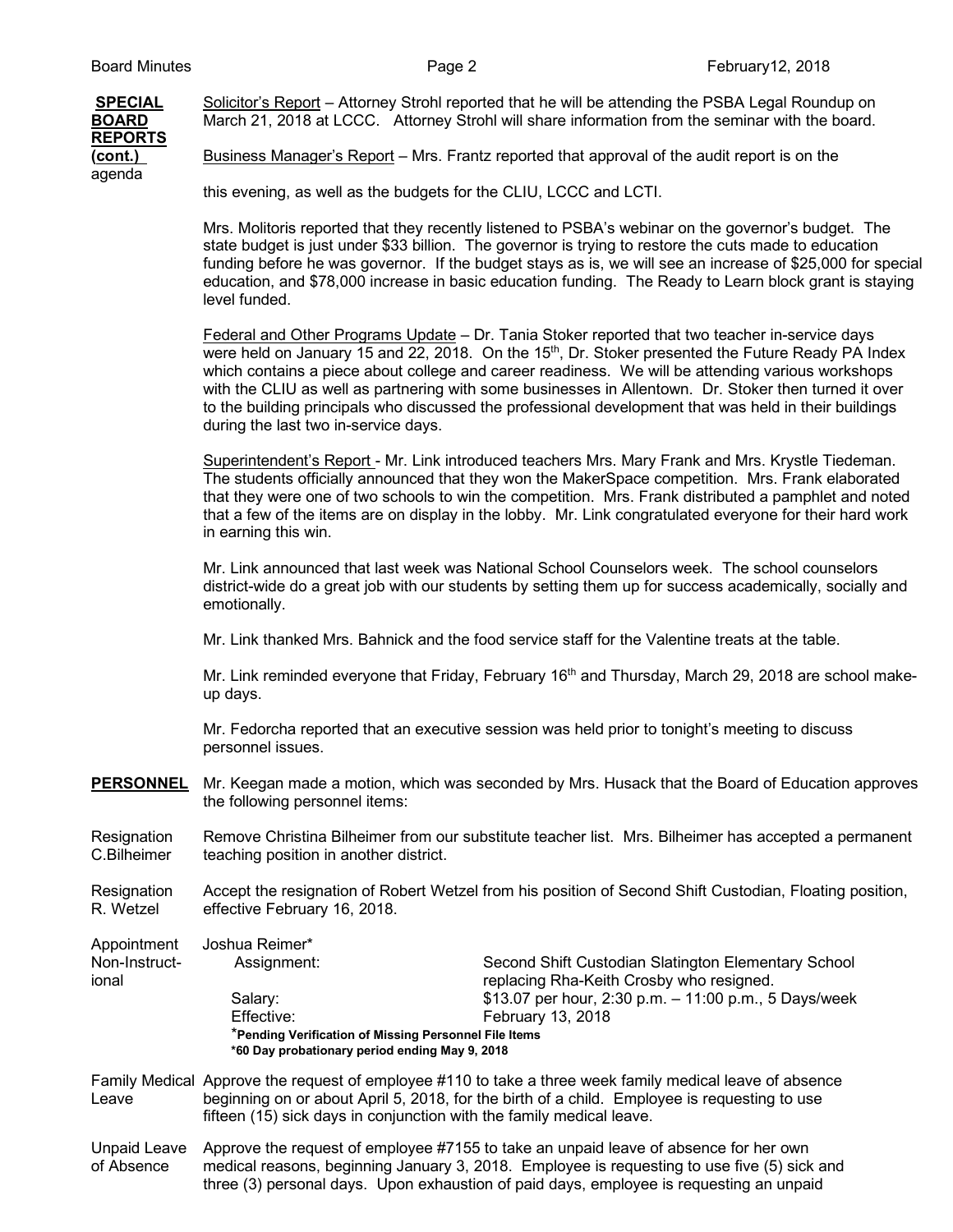| <b>PERSONNEL</b>                         |                                                                                                                                                                                                                                                                                                                                                                                                                                                                                                                                                                                                                                                                                                                                                                                                                        | her attending physician. |                                 |                                                                                 |  | medical leave of absence. Employee plans to return to her current position upon release from |  |
|------------------------------------------|------------------------------------------------------------------------------------------------------------------------------------------------------------------------------------------------------------------------------------------------------------------------------------------------------------------------------------------------------------------------------------------------------------------------------------------------------------------------------------------------------------------------------------------------------------------------------------------------------------------------------------------------------------------------------------------------------------------------------------------------------------------------------------------------------------------------|--------------------------|---------------------------------|---------------------------------------------------------------------------------|--|----------------------------------------------------------------------------------------------|--|
| <u>(cont.)</u><br>Salary<br>Adjustments  | Acknowledge the following teacher who has completed the requirements per the Collective<br>Bargaining Agreement that would entitle them to a salary increase for the second half of the<br>2017-2018 school year:                                                                                                                                                                                                                                                                                                                                                                                                                                                                                                                                                                                                      |                          |                                 |                                                                                 |  |                                                                                              |  |
|                                          | <b>Ryan Stilwell</b>                                                                                                                                                                                                                                                                                                                                                                                                                                                                                                                                                                                                                                                                                                                                                                                                   | From:<br>To:             | Step 3B+24<br>Step 3M           |                                                                                 |  |                                                                                              |  |
| Game<br>Workers<br>judges,<br>2017-2018  | Approve the following people as Game Workers for the 2017-2018 school year. Game workers<br>consist of ticket sellers and takers, game announcers, scoreboard operators, timers, field                                                                                                                                                                                                                                                                                                                                                                                                                                                                                                                                                                                                                                 |                          |                                 |                                                                                 |  |                                                                                              |  |
|                                          | and scorekeepers. Rate of pay is consistent with the rates approved on the 2017-2018<br>Supplementary Personnel Salary Schedule.                                                                                                                                                                                                                                                                                                                                                                                                                                                                                                                                                                                                                                                                                       |                          |                                 |                                                                                 |  |                                                                                              |  |
|                                          | Elizabeth Hannon<br>Jeff Miller                                                                                                                                                                                                                                                                                                                                                                                                                                                                                                                                                                                                                                                                                                                                                                                        |                          |                                 |                                                                                 |  |                                                                                              |  |
| Co-Curricular<br>Volunteers<br>2017-2018 |                                                                                                                                                                                                                                                                                                                                                                                                                                                                                                                                                                                                                                                                                                                                                                                                                        | Elizabeth Hannon         |                                 | <b>Assistant Track Coach</b>                                                    |  |                                                                                              |  |
| Kulp,                                    | YEA:                                                                                                                                                                                                                                                                                                                                                                                                                                                                                                                                                                                                                                                                                                                                                                                                                   |                          |                                 | Mrs. Bower, Mr. Distler, Mr. Green, Mrs. Heckman, Mrs. Husack, Mr. Keegan, Mrs. |  |                                                                                              |  |
|                                          | NAY:                                                                                                                                                                                                                                                                                                                                                                                                                                                                                                                                                                                                                                                                                                                                                                                                                   | None $(0)$               | Mrs. Wilk, and Mr. Fedorcha (9) |                                                                                 |  |                                                                                              |  |
| <b>POLICY</b>                            | Mrs. Kulp made a motion, which was seconded by Mrs. Bower, that the Board of Education<br>approves the following policy items:                                                                                                                                                                                                                                                                                                                                                                                                                                                                                                                                                                                                                                                                                         |                          |                                 |                                                                                 |  |                                                                                              |  |
|                                          | Mr. Green questioned the Food Service policy on what constitutes a "low balance." Mrs. Bahnick<br>stated that they look at accounts on an individual basis. Some families may be new and need the<br>child nutrition program and some families may have just forgotten to add money to the account. Mrs.<br>Bahnick explained that letters are sent and phone calls are made and then the principals get involved<br>if there is no response. Mr. Green asked if automated calls could be generated. Mrs. Bahnick stated<br>that she would prefer to make personal phone calls because it shows that we are more responsive<br>and responsible to the needs of the families. Mr. Link suggested that after the second reading of the<br>policy, an administrative regulation could be drafted outlining the procedure. |                          |                                 |                                                                                 |  |                                                                                              |  |
| <b>Field Trips</b>                       | Spanish Club – High School – New York City, NY – May 11, 2018 – This trip is fully funded by<br>Spanish Club Students.                                                                                                                                                                                                                                                                                                                                                                                                                                                                                                                                                                                                                                                                                                 |                          |                                 |                                                                                 |  |                                                                                              |  |
|                                          | Senior Class Trip - High School - Hershey Park - Hershey, PA - May 25, 2018 - This trip is<br>fully funded by the students of the Class of 2018.                                                                                                                                                                                                                                                                                                                                                                                                                                                                                                                                                                                                                                                                       |                          |                                 |                                                                                 |  |                                                                                              |  |
| <b>Board Policy</b><br>First<br>Reading  | Approve school board policy #339 - Employees - Uncompensated Leave, as presented after first<br>reading.                                                                                                                                                                                                                                                                                                                                                                                                                                                                                                                                                                                                                                                                                                               |                          |                                 |                                                                                 |  |                                                                                              |  |
|                                          | Approve school board policy #808 - Operations - Food Services, as presented after first reading.                                                                                                                                                                                                                                                                                                                                                                                                                                                                                                                                                                                                                                                                                                                       |                          |                                 |                                                                                 |  |                                                                                              |  |
|                                          | YEA:                                                                                                                                                                                                                                                                                                                                                                                                                                                                                                                                                                                                                                                                                                                                                                                                                   |                          |                                 | Mrs. Bower, Mr. Distler, Mr. Green, Mrs. Heckman, Mrs. Husack, Mr. Keegan, Mrs. |  |                                                                                              |  |
| Kulp,                                    | NAY:                                                                                                                                                                                                                                                                                                                                                                                                                                                                                                                                                                                                                                                                                                                                                                                                                   | None $(0)$               | Mrs. Wilk, and Mr. Fedorcha (9) |                                                                                 |  |                                                                                              |  |
| <b>CONFER-</b><br><b>ENCES</b>           | Mr. Distler made a motion, which was seconded by Mr. Green, that the Board of Education<br>approves the following conferences:                                                                                                                                                                                                                                                                                                                                                                                                                                                                                                                                                                                                                                                                                         |                          |                                 |                                                                                 |  |                                                                                              |  |

Shawn Green – Pennsylvania School Librarians Association Annual Conference – May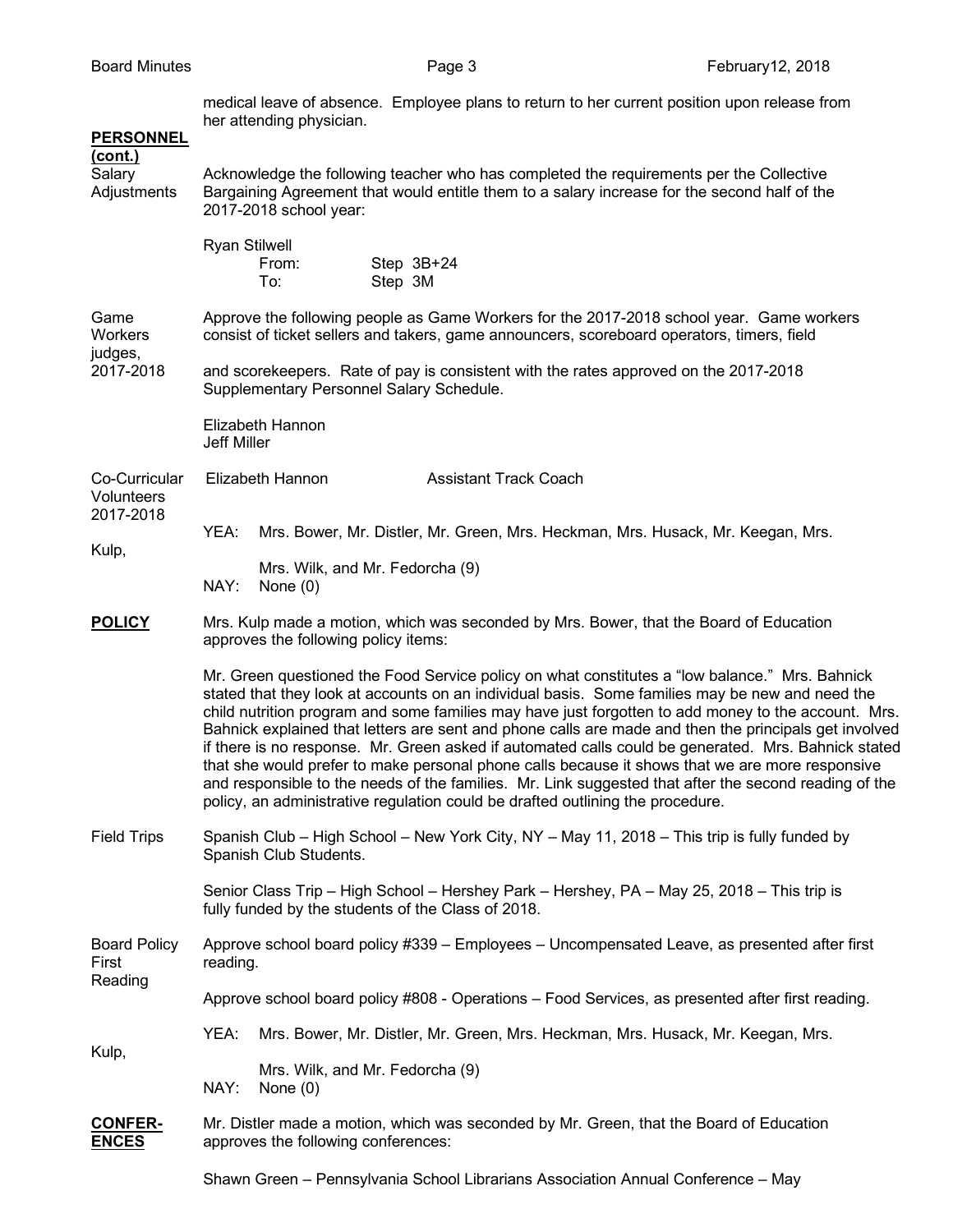|  | <b>Board Minutes</b>                                            | Page 4                                                                                                                                                                                                                                                                                                                                                                                                                                                                                                                         | February 12, 2018 |
|--|-----------------------------------------------------------------|--------------------------------------------------------------------------------------------------------------------------------------------------------------------------------------------------------------------------------------------------------------------------------------------------------------------------------------------------------------------------------------------------------------------------------------------------------------------------------------------------------------------------------|-------------------|
|  |                                                                 | 3-5, 2018, - Hershey Lodge & Convention Center - Hershey, PA - Registration: \$175.00;<br>Lodging: \$388.50; Travel: \$85.35 - Total Approximate Cost: \$648.85 - Funding: Slatington<br>Elementary Instructional Staff Development Budget                                                                                                                                                                                                                                                                                     |                   |
|  | <b>CONFER-</b><br><b>ENCES</b>                                  | Krystle-Dawn Tiedeman - Pennsylvania School Librarians Association Annual Conference -<br>May 3-5, 2018– Hershey Lodge & Convention Center - Hershey, PA - Registration: \$245.00;<br>Lodging: \$388.50; Travel: \$85.35 - Total Approximate Cost: \$718.85 - Funding: High School<br>Instructional Staff Development Budget                                                                                                                                                                                                   |                   |
|  | <u>(cont.)</u>                                                  | Tania Stoker – PAFPC 2018 Annual Conference - April 29, 2018 - May 2, 2018 – Hershey<br>Lodge & Convention Center - Hershey, PA - Registration: \$395.00; Lodging: \$596.07; Travel:<br>\$86.11, Meals: \$75.00 - Total Approximate Cost: \$1,152.18 - Funding: Assistant to the<br>Superintendent's Budget                                                                                                                                                                                                                    |                   |
|  |                                                                 | Susan Bahnick - National Legislative Action Conference - March 4-6, 2018 - J.W. Marriott<br>Hotel - Washington, D.C. All costs associated with this conference will be paid by the School<br>Nutrition Association; there is no cost to the district.                                                                                                                                                                                                                                                                          |                   |
|  |                                                                 | YEA:<br>Mrs. Bower, Mr. Distler, Mr. Green, Mrs. Heckman, Mrs. Husack, Mr. Keegan, Mrs.                                                                                                                                                                                                                                                                                                                                                                                                                                        |                   |
|  | Kulp,                                                           | Mrs. Wilk, and Mr. Fedorcha (9)<br>NAY:<br>None $(0)$                                                                                                                                                                                                                                                                                                                                                                                                                                                                          |                   |
|  | <b>CURRIC-</b><br><b>ULUM AND</b>                               | Mr. Distler made a motion, which was seconded by Mrs. Bower, that the Board of Education<br>approves the following curriculum and instruction items:                                                                                                                                                                                                                                                                                                                                                                           |                   |
|  | <b>INSTRUC-</b><br><b>TION</b>                                  | Dr. Stoker noted that two items had been changed since the Education/Policy meeting: 1) remove the<br>increase in pre-requisite requirements for Integrated Science; and 2) the additional language offerings<br>of German and French included the sentence - Beginning with the 2018-2019 school year, Northern<br>Lehigh High School will also offer German and French to all students through Bulldog Academy, our<br>online program, while the district continues to look into other methods for delivering these courses. |                   |
|  | <b>High School</b><br>Program of<br><b>Studies</b><br>2018-2019 | Approve the High School Program of Studies Book for the 2018-2019 school year as presented<br>and recommended by Administration.                                                                                                                                                                                                                                                                                                                                                                                               |                   |
|  | Middle School<br>Program of<br><b>Studies</b><br>2018-2019      | Approve the Middle School Program of Studies Book for the 2018-2019 school year as presented<br>and recommended by Administration.                                                                                                                                                                                                                                                                                                                                                                                             |                   |
|  |                                                                 | YEA:<br>Mrs. Bower, Mr. Distler, Mr. Green, Mrs. Heckman, Mrs. Husack, Mr. Keegan, Mrs. Kulp,<br>Mrs. Wilk, and Mr. Fedorcha (9)<br>NAY:<br>None $(0)$                                                                                                                                                                                                                                                                                                                                                                         |                   |
|  | <b>NEW</b><br><b>BUSINESS</b>                                   | Mrs. Kulp made a motion, which was seconded by Mr. Green, that the Board of Education approves<br>the following New Business Item:                                                                                                                                                                                                                                                                                                                                                                                             |                   |
|  | <b>NLEA MOU</b><br>Tuition Re-<br>imbursement                   | Approve the Memorandum of Understanding updating the language in Appendix B, Section 5 of the<br>Northern Lehigh Education Association Collective Bargaining Agreement. The language clarifies tuition<br>reimbursement language as Masters level reimbursement and Doctorate level reimbursement.                                                                                                                                                                                                                             |                   |
|  |                                                                 | YEA:<br>Mrs. Bower, Mr. Distler, Mr. Green, Mrs. Heckman, Mrs. Husack, Mr. Keegan, Mrs. Kulp,<br>Mrs. Wilk, and Mr. Fedorcha (9)<br>NAY:<br>None $(0)$                                                                                                                                                                                                                                                                                                                                                                         |                   |
|  | <b>FINANCIAL</b>                                                | Mr. Keegan made a motion, which was seconded by Mr. Keegan, that the Board of Education<br>approves the following financial items:                                                                                                                                                                                                                                                                                                                                                                                             |                   |
|  | Financial<br>Reports                                            | Approve the Following Financial Reports:<br>General Fund Account months of December and January<br>NLMS Student Activities Account month of December<br>NLHS Student Activities and Scholarship Account month of December                                                                                                                                                                                                                                                                                                      |                   |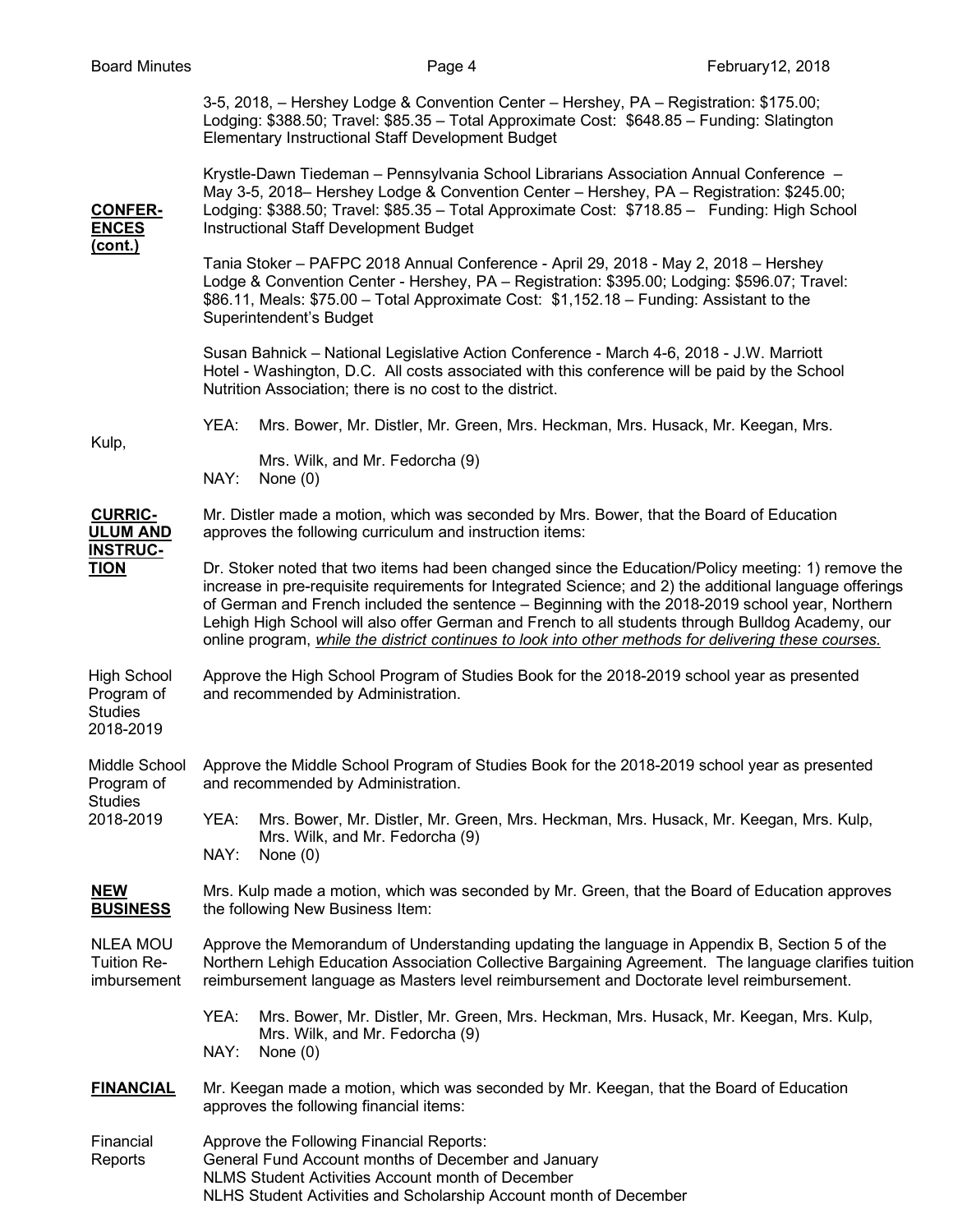| <b>Board Minutes</b>                                                    | Page 5                                                                                                                                                                                                                                                                                                                                                                                                                                                                                                                                                                                                                                                                                                               | February 12, 2018 |
|-------------------------------------------------------------------------|----------------------------------------------------------------------------------------------------------------------------------------------------------------------------------------------------------------------------------------------------------------------------------------------------------------------------------------------------------------------------------------------------------------------------------------------------------------------------------------------------------------------------------------------------------------------------------------------------------------------------------------------------------------------------------------------------------------------|-------------------|
|                                                                         | Refreshment Stand months of December and January<br>Cafeteria Fund months of December and January                                                                                                                                                                                                                                                                                                                                                                                                                                                                                                                                                                                                                    |                   |
| List of<br><b>Bills</b>                                                 | Approve the Following List of Bills:<br>General Fund months of January and February<br>Cafeteria Fund months of January and February<br>Refreshment Stand month of January                                                                                                                                                                                                                                                                                                                                                                                                                                                                                                                                           |                   |
| <b>FINANCIAL</b>                                                        |                                                                                                                                                                                                                                                                                                                                                                                                                                                                                                                                                                                                                                                                                                                      |                   |
| (cont.)<br>Community<br>College<br>2018-2019                            | Lehigh Carbon Approve a resolution regarding the 2018-2019 Lehigh Carbon Community College Sponsor<br>contribution Budget. Total expenditures equal \$6,186,337.00 which represents no change over<br>the 2017-2018 budget. Northern Lehigh's share of the total budget is \$186,314.00, a decrease<br>of \$10,882.00 or (-5.5%). A copy of the budget was distributed electronically February 9, 2018.                                                                                                                                                                                                                                                                                                              |                   |
| Intermediate<br>Unit<br>2018-2019<br><b>Budget</b>                      | Carbon-Lehigh Approve a resolution regarding the 2018-2019 Carbon Lehigh Intermediate Unit Operational<br>and Program Services budget. Total expenditures equal \$3,040,282.00, a decrease of \$172,360.00<br>over the 2017-2018 budget. Northern Lehigh's share is proposed to be \$19,457.00 a decrease of<br>\$326.00 from the 2017-2018 budget. A copy of the budget was distributed electronically on<br>February 1, 2018.                                                                                                                                                                                                                                                                                      |                   |
| Lehigh Career<br>& Technical<br>Institute<br>2018-2019<br><b>Budget</b> | Approve a resolution regarding the Lehigh Career & Technical Institute general fund budget and<br>Academic Center expenditures for the 2018-2019 school year. The general fund budget total<br>is \$26,602,200.00, an increase of \$343,100. 00. Northern Lehigh School District's portion of the<br>2018-2019 general fund budget is \$1,045,629.00, an increase of \$140,740.00. The expenditures for<br>the Academic Center budget for the period of July 1, 2018 through June 30, 2019 total \$1,819,400.00,<br>an increase of \$73,100.00. There is no cost to Northern Lehigh School for the Academic Center<br>budget. A copy of the budget was distributed to board members electronically February 1, 2018. |                   |
| Single Audit<br>2016-2017                                               | Accept the 2016-2017 audit and management report for the single audit ending June 30, 2017.<br>A copy of the audit was distributed at the January 9, 2018 school board meeting.                                                                                                                                                                                                                                                                                                                                                                                                                                                                                                                                      |                   |
| Pennsylvania<br>Trust<br>Agreement                                      | Authorize administration to enter into an agreement with Pennsylvania Trust for the provision of<br>GASB 45 Valuation Services. The valuation will be performed by Conrad Siegel Actuaries at a<br>cost not to exceed \$7,225.00.                                                                                                                                                                                                                                                                                                                                                                                                                                                                                    |                   |
| CSIU<br>Employee<br>Portal Soft-<br>ware                                | Allow administration to enter into a contract with CSIU for the employee portal software which<br>gives us the ability to make our employees' paycheck information available electronically, reducing<br>printing, supplies cost, and labor. The cost of the service will be \$750.00 annually.                                                                                                                                                                                                                                                                                                                                                                                                                      |                   |
| <b>IntegraOne</b><br><b>Wireless</b><br><b>Network</b>                  | Motion to approve the awarding of the PEPPM Mini-Bid proposal from IntegraOne for \$192,979.80<br>to upgrade our wireless network infrastructure, district-wide, contingent upon receiving E-Rate funding.<br>The additional cost over the E-rate funding will be paid from the 2018-2019 Assigned Technology Fund<br>Balance.                                                                                                                                                                                                                                                                                                                                                                                       |                   |
| Peters Stage<br>Curtain K&H<br>Custom Win-<br>dow Treatments            | Authorize administration to purchase curtains for the Peters Elementary stage from K&H Custom<br>Window Treatment at a total cost of \$7,100.00 to be paid from the 2018-2019 Assigned Long Range<br>Maintenance Fund Balance.                                                                                                                                                                                                                                                                                                                                                                                                                                                                                       |                   |
| Middle School<br>Carpet/Tile<br>Shaw Indust.                            | Authorize administration to enter into an agreement with Shaw Industries, Inc. to replace hallway<br>tile and office carpet at the Middle School at a cost of \$128,475.45 to be paid from the 2018-2019<br>Assigned Long Range Maintenance Fund Balance.                                                                                                                                                                                                                                                                                                                                                                                                                                                            |                   |
| HS Lockers &<br><b>Bathroom</b><br>Partitions,<br>Degler-Whiting        | Authorize administration to enter into an agreement with Degler-Whiting, Inc. to replace lockers and<br>bathroom partitions in the High School boys' locker room at a cost of \$18,490.00, to be paid from the<br>2018-2019 Assigned Long Range Maintenance Fund Balance.                                                                                                                                                                                                                                                                                                                                                                                                                                            |                   |
| <b>SPO Liability</b><br>Insurance<br>3/14/18-6/30/19                    | Approve Greenwich Insurance Company as the district's carrier for the School Police Officer Liability<br>Insurance at a cost of \$2,208.00 for a fifteen (15) month policy from March 14, 2018 to June 30, 2019.                                                                                                                                                                                                                                                                                                                                                                                                                                                                                                     |                   |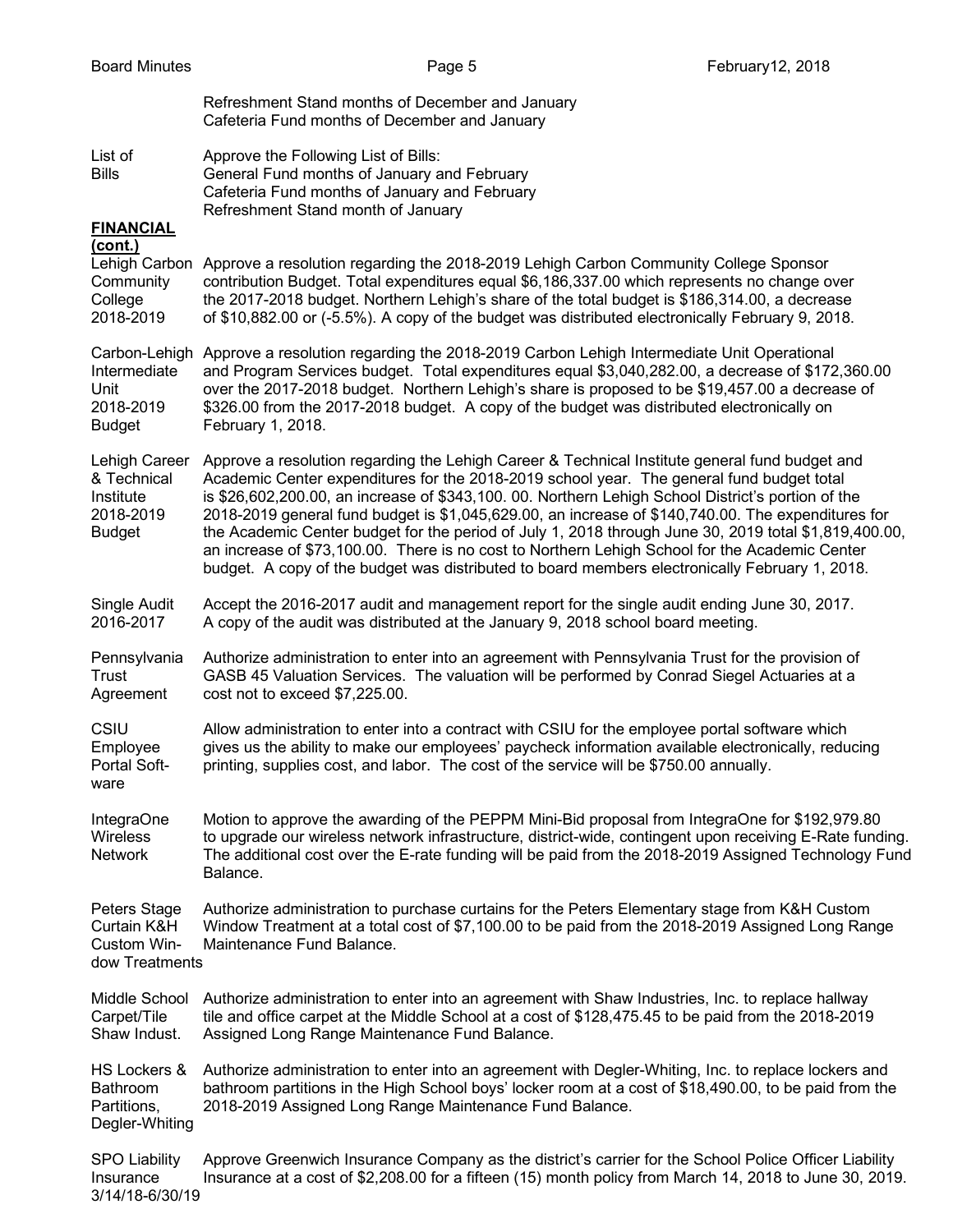| Per Capita<br>Abatements/<br>Exonerations                    | Approve abatement/exoneration requests of per capita taxes, for the residents that fall within<br>the guidelines, as presented.                                                                                                                                                                                                                             |  |  |  |  |
|--------------------------------------------------------------|-------------------------------------------------------------------------------------------------------------------------------------------------------------------------------------------------------------------------------------------------------------------------------------------------------------------------------------------------------------|--|--|--|--|
|                                                              | Mrs. Bower, Mr. Distler, Mr. Green, Mrs. Heckman, Mrs. Husack, Mr. Keegan, Mrs. Kulp,<br>YEA:<br>Mrs. Wilk, and Mr. Fedorcha (9)<br>NAY: .<br>None $(0)$                                                                                                                                                                                                    |  |  |  |  |
| <b>LEGAL</b><br>Conciliation<br>Agreement                    | Approve the conciliation agreement by and between employee #260 and the Northern Lehigh<br>School District, therefore, intending to be legally bound hereby, it is agreed by and between<br>employee #260 that the matter shall be settled and compromised in accordance with the terms<br>and conditions set forth in the attached conciliation agreement. |  |  |  |  |
| King Spry<br>Herman<br>Freund & Faul<br><b>LLC Agreement</b> | Approve to appoint King Spry Herman Freund & Faul, LLC as special counsel for the 2017-2018<br>school year for services as outlined in the agreement. The hourly rate will be \$200.00 per hour for<br>partners, \$170.00 per hour for associates, and \$95.00 per hour for paralegals.                                                                     |  |  |  |  |
| <b>INFOR-</b><br><b>MATION</b>                               | Minutes of the Carbon Lehigh Intermediate Unit #21 Board of Directors meeting held on December<br>18, 2017 were distributed.                                                                                                                                                                                                                                |  |  |  |  |

Minutes of the Lehigh Carbon Community College Board of Trustees meetings held on December 7, 2017.

## **RECOGNI-** Ms. Megan Filchner, Cheerleading advisor, stated that cheerleader uniforms were issued in 2016, **TION OF** but have been deemed inappropriate to wear in school because of the dress code. The former **GUESTS** coach, Tanya Ahner, was informed of this on September 8, 2017 by the Athletic Director. Since then, Ms. Ahner has resigned, and coaches Shauna Rausch and Christine Quattrocchi are also coaches. Ms. Filchner stated that she spoke to Mr. Geist about the uniforms and discussed the \$1,000 budget and if that could be spent on uniforms. She added that there has been more interest in cheering and they would like to form a competition squad in the fall to show more school spirit. If a new squad was added or even with the increased interest in cheering, there would not be enough uniforms even if they used the old uniforms, and most of those are coming apart. Mr. Fedorcha asked how many uniforms were needed. Ms. Filchner responded twenty-five (25). Mr. Fedorcha asked how much each uniform would cost. Ms. Filchner stated that they would like to purchase polyester uniforms as they would be more durable at a cost between \$70.00 and \$80.00 apiece. Ms. Filchner added that she understands that the uniforms where just purchased 1  $\frac{1}{2}$  years ago, and there is a certain rotation, but would like to use this rotation and skip a few years in order to get appropriate uniforms for everyone interested and that they can wear in school. They would also like to purchase under armor for the football season. Mr. Fedorcha stated that it was a reasonable request due to the fact they can't be worn in school. Mr. Fedorcha asked that Ms. Filchner speak with the athletic director and principal about the cost to see if it's in the budget and either she or administration should bring it back to the board. Mr. Green encouraged Mr. Link to review the request. Mr. Link told Ms. Filchner it will be addressed at a budget meeting with Mr. Geist and Mr. Vlasaty. Ms. Filchner offered to bring in the uniforms to show that they are stained, fraying, and ill-fitting. Mrs. Wilk added that other sports need new uniforms as well. Mr. Fedorcha added that the most important thing is that they are approved to wear in school. Ms. Filchner said that she would not be opposed to purchasing longer length skirts so they are school approved.

- **ADJOURN-** Mr. Distler made a motion, which was seconded by Mrs. Kulp, that the regular meeting of the **MENT** Northern Lehigh School District Board of School Directors is adjourned at 8:06 p.m.
	- YEA: Mrs. Bower, Mr. Distler, Mr. Green, Mrs. Heckman, Mrs. Husack, Mr. Keegan, Mrs. Kulp, Mrs. Wilk, and Mr. Fedorcha (9)
	- NAY: None (0)

Respectfully submitted,